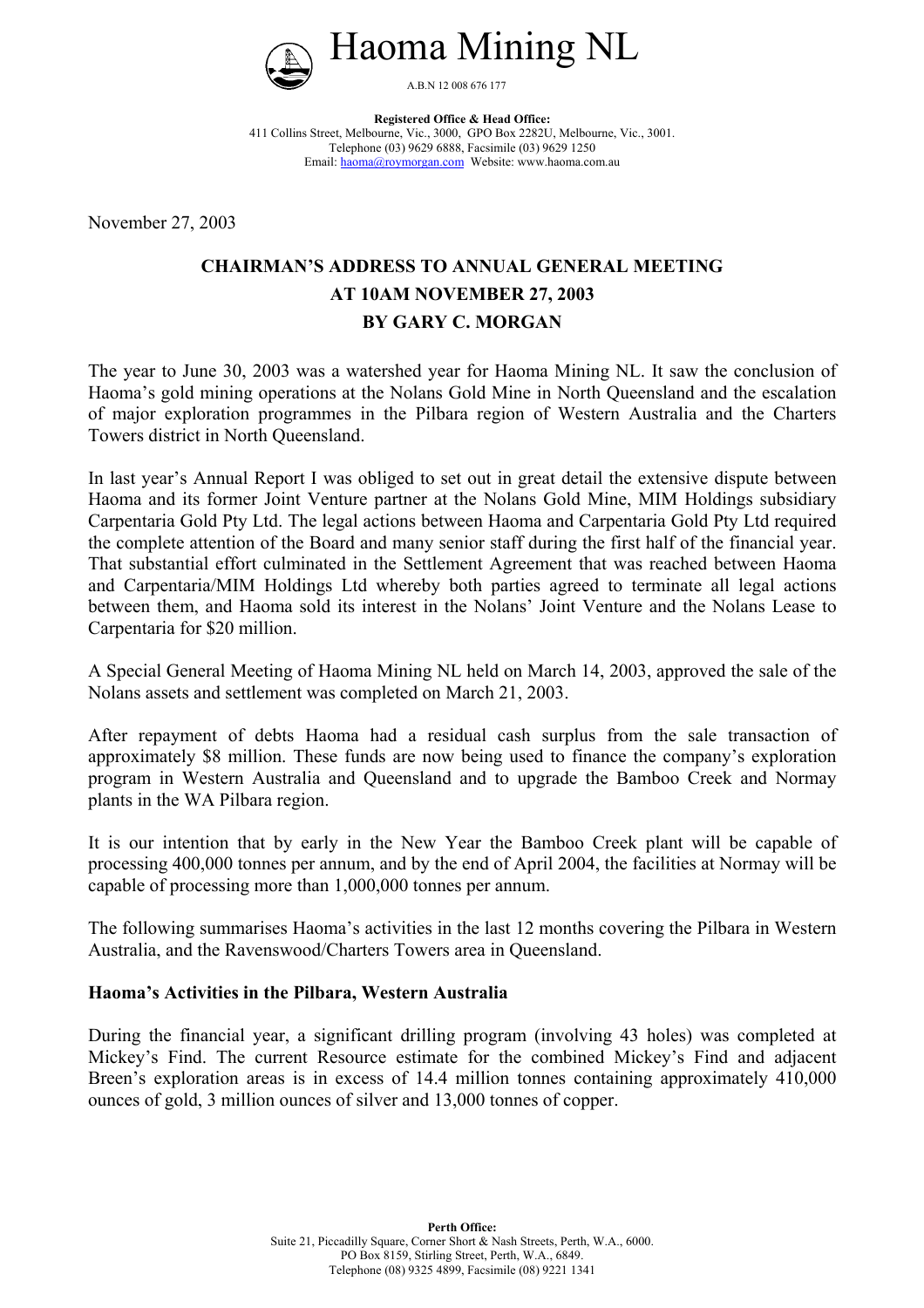This drilling program re-commenced in mid November this year. Although it is too early to estimate the tonnage and grade of additional mineralisation intersected by this drilling, the style of mineralisation, as shown by intersections of 0-30m at 0.49g/t Au, 3.5g/t Ag and 0.25% Cu, and 72- 96m at 0.19g/t Au, 2.6g/t Ag and 0.10% Cu in Hole 72, is indicative of a large system. Indications to date suggest that both the Breens and Democrat areas could host substantial stockwork zones of gold-silver-copper mineralisation with similarities to a porphyry copper system. The gold assay results recorded above were measured by Aqua Regia but limited checks by fire assay at Bamboo Creek and ALS completed so far have returned similar results. Copper was also measured by Aqua Regia with the checks by ALS generally showing higher grades.

In addition, numerous tests using the Elazac process at Bamboo Creek and the University of Melbourne have resulted in a better understanding of why assays by the "fire assay" and "aqua regia" methods can both underestimate the amount of gold in Pilbara ore samples. Tests on optimizing the gold assaying techniques for Pilbara ores have been successful with better results obtained than previously achieved by traditional methods. The above information is now being used to help redesign the production circuits at Bamboo Creek and Normay.

# **Haoma's Activities in Ravenswood/Charters Towers Area, Queensland**

Since Xstrata's purchase of MIM Holdings Ltd we have been aware of their intention to dispose of Carpentaria Gold's processing facilities and mine at Ravenswood by tender.

Haoma has made numerous approaches to purchase these Ravenswood assets, however, Xstrata's overseas management has refused to allow Haoma the opportunity to participate in the tender process.

We don't know why Xstrata won't deal with us. We suspect there may be some lingering concerns about the past dispute between Haoma and MIM, especially given the heat of the debate in Court. Xstrata may also be apprehensive about disclosure, because information may become available to Haoma as part of the due diligence phase which would reflect poorly on the previous MIM/Carpentaria Gold Management.

We have assured Xstrata that our interest is not in revisiting the legal battle, but instead in buying and operating the Ravenswood Mine in which Haoma invested many millions of dollars.

We also assured Xstrata if there was a genuine concern, and it was preventing Xstrata dealing with Haoma, then Haoma would be willing to provide whatever appropriate letter of comfort or signed agreement they required. Despite this, Xstrata have still refused to deal with Haoma.

The Director's of Haoma will now await the outcome of Xstrata's Ravenswood sale before deciding what should be done.

During the year Haoma's exploration activities in the Ravenswood district have been successful. A small high-grade resource was defined at Podoskys (50,903 tonnes at 4.95g/t Au and 6.97g/t Ag), while encouraging results were obtained from the nearby mining leases at both Wellington Springs and Waterloo. Haoma's consultants in Queensland believe there is potential to increase the present reserves on these areas.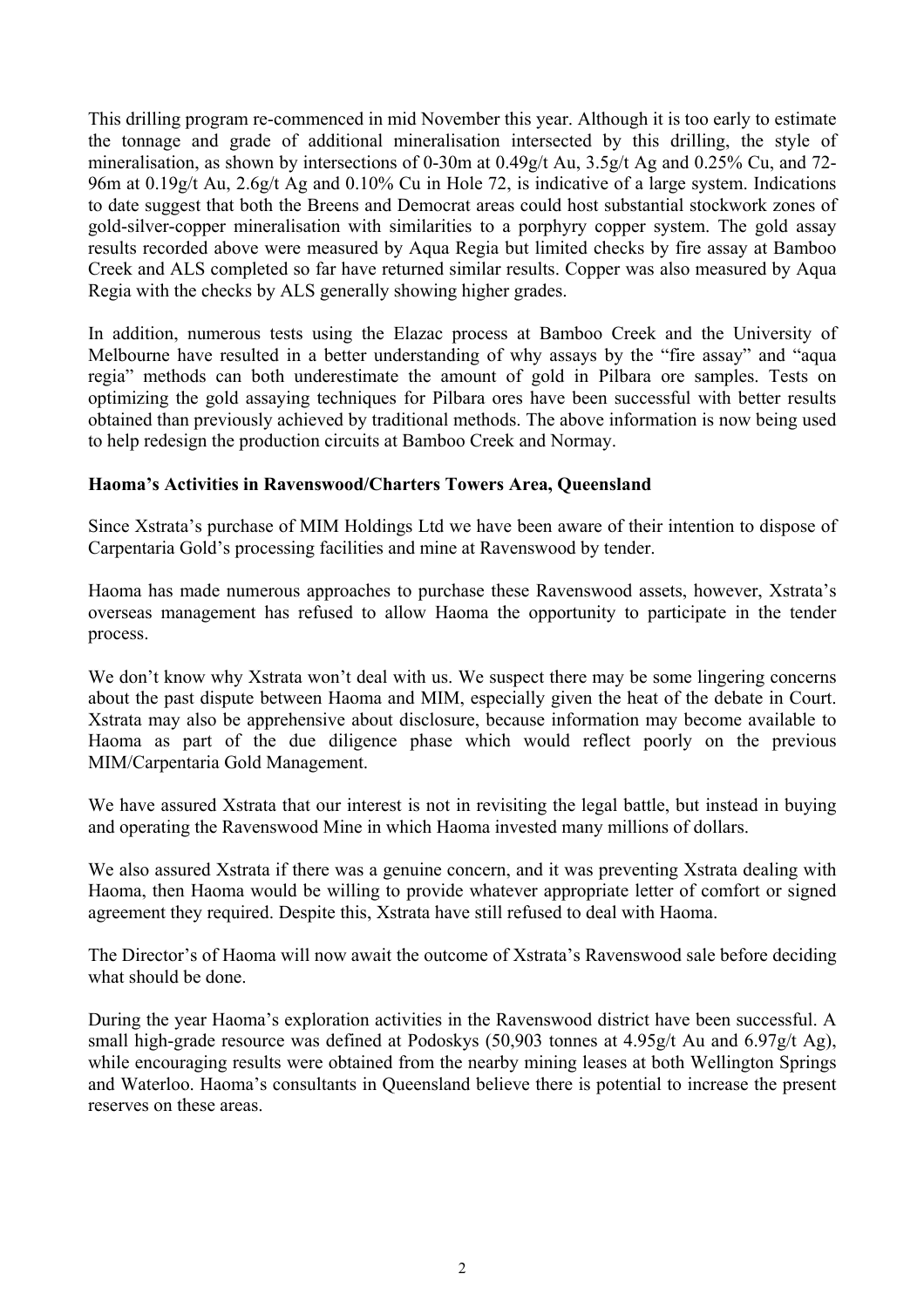#### **Other Business**

Attached are notes from Mr John McInnes, Chairman of Haoma's Audit Committee, regarding compliance with ASX recommendations for good corporate governance.

Finally, I want to address the three resolutions that are to be considered at today's meeting.

The first resolution deals with John McInnes being re-elected as a Director of the company. Mr McInnes has been a Director of the company since 1991. He has contributed greatly to the company over the years and has valuable knowledge of the business issues that are faced by Haoma. I strongly support a vote in favour of his re-election.

The second resolution deals with the issue of options to various people. As was stated in the notes accompanying the Notice of Meeting, the Board decided to issue 2.9 million options in recognition of significant contributions made by persons to the company over the previous 2 years and a further 2.0 million options to Mr Hugh Morgan for his consultancy services to the company. I note that of recent times there has been extensive discussion in the press and other forums about some of the more generous option schemes that have been implemented by companies. I wish to make the point that what is being proposed by this resolution is entirely fair and reasonable.

Firstly, the options are not being issued free. They carry an exercise price of 10c per share which is higher than Haoma's share price last August before the option issue was announced.

Secondly, the number of options to be issued is not large and will benefit the company by encouraging the retention of people with particular knowledge and skills that will benefit the company in the future.

I strongly encourage all here today to vote their support for this resolution.

The third resolution is essentially a matter of consolidating Haoma's areas of interest in the Pilbara region of Western Australia. The tenements that are the subject of this resolution have been registered to Elazac Mining NL since the conclusion of Haoma's Joint Venture with WMC Resources (Western Mining) since 1996. They have been part of Haoma's exploration program for several years and with the promising results now emerging from Mickeys Find it is time to consolidate the tenements under Haoma Mining NL. This is an essential element to Haoma progressing its applications for Mining Leases in these areas. Again, I strongly recommend your support for this resolution.

**Gary C. Morgan**

**CHAIRMAN**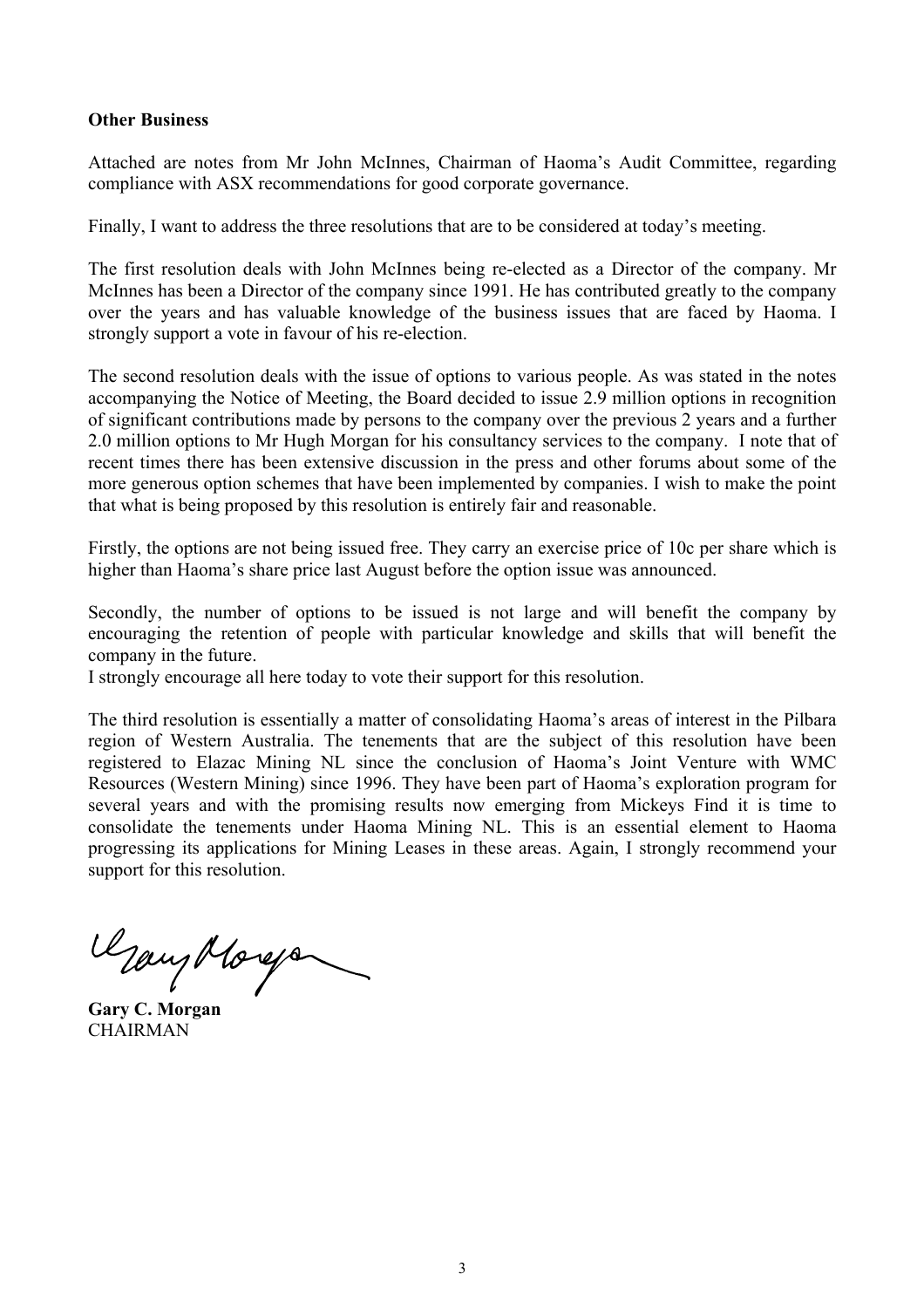#### **ATTACHMENT**

# **NOTES RE HAOMA MINING NL COMPLIANCE WITH ASX RECOMMENDATIONS FOR GOOD CORPORATE GOVERNANCE**

## **1. Formalise and disclose the functions reserved to the board and those delegated to management** –

The responsibilities of the Board and Management are summarised in the Corporate Governance statement on page 32 of the Annual Report.

Because the company is relatively small there is considerable interaction between the Board and management and there is not the need to have a tiered management structure such as would require the formalities required in a larger company.

#### **2. Independence of the Board of Directors –**

The ASX recommends that the majority of the Directors should be independent, the Chairman should be an independent Director and the Chairman should not also be the Chief Executive.

In Haoma's case Gary Morgan is not independent because of the size of his family shareholding. John McInnes is not deemed to be independent because he is a Director of companies controlling Gary Morgan's family shareholding in Haoma and has been on the Board for more than 10 years. Michelle Levine is not independent as she is the Chief Executive of Roy Morgan Research. John Elliott as the only other member of the four member Board is the only Director who qualifies as being independent under the ASX guidelines. Gary Morgan as Chairman is not deemed to be an independent Director and as Chairman is the Chief Executive of Haoma.

It is clear that Haoma does not comply with any of these recommendations regarding the independence of the Board. However this non compliance must be considered in the light of the fact that entities controlled by Gary Morgan hold shares in the company representing over 66% of the issued capital. Haoma is not a large company with a broad spread of shareholders, rather it is a company controlled and managed by Gary Morgan in which outside shareholders have the opportunity to invest because it has ASX listing. This situation is not new and the overwhelming majority of current shareholders acquired their shares in the full knowledge that this was the case.

Consistent with the view of other listed companies in a similar position such as Harvey Norman it is unlikely that the company will comply with the recommendations relating to Board independence. All Directors actively participate in meetings of Directors and it is not considered that the company or its shareholders are compromised or disadvantaged by the current Board structure.

The ASX also recommend that the company have a Nominations Committee and in Haoma's case the entire Board fulfils this role.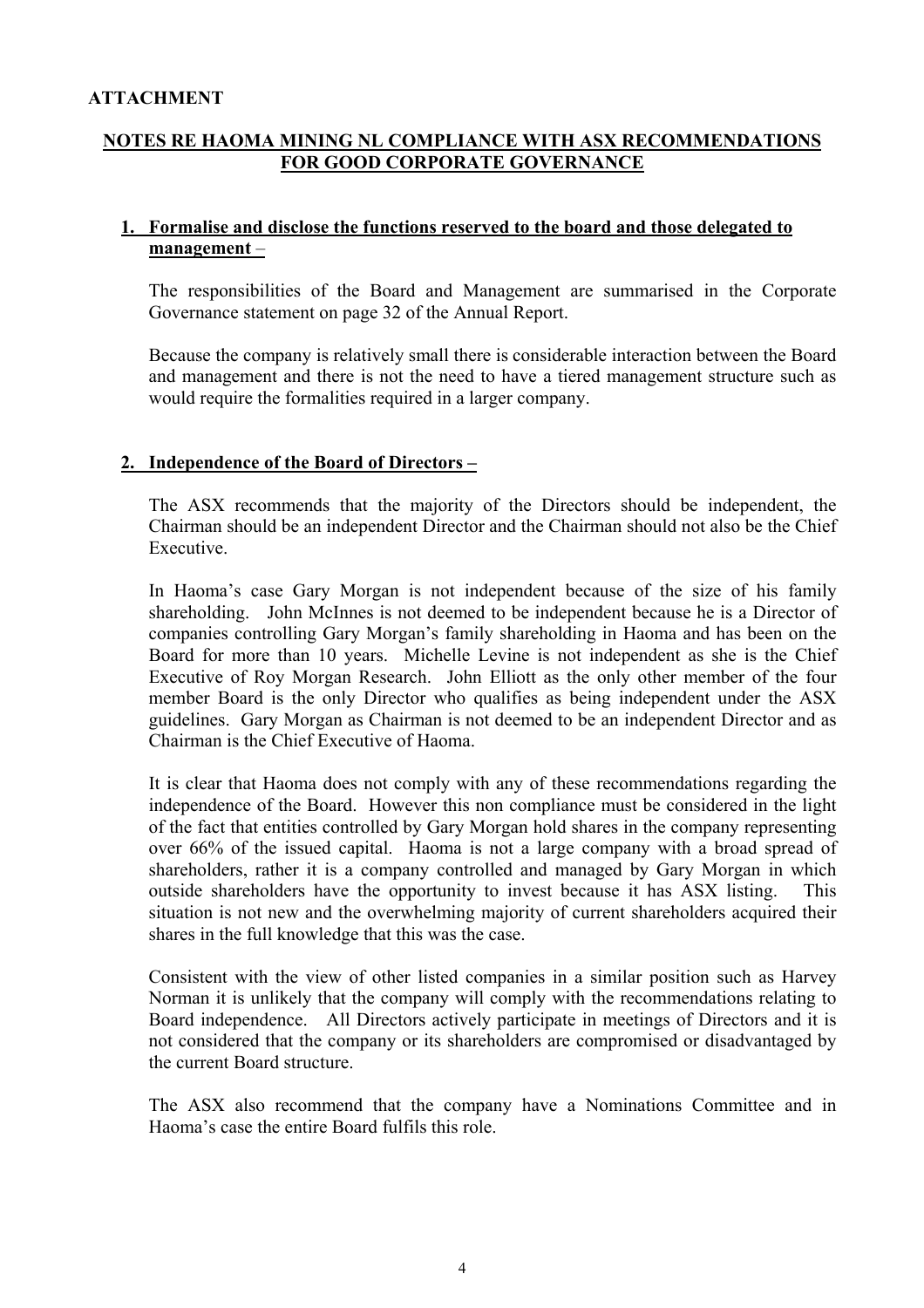## **3. Establish a code of conduct for Directors and Senior Management and disclose a policy concerning dealing in the company's securities by Directors and Staff -**

The size of the company allows there to be adherence to generally acceptable levels of integrity and ethical behaviour without the need for a formal code of conduct.

Directors and officers of the company may not deal in the company's securities when they are in possession of information not publicly known that may influence the price of the company's shares.

# **4. Require there to be an Audit Committee established comprising at least three members, all of whom are Non – Executive Directors with a majority of independent Directors and an independent Chairman who is not Chairman of the Board. There is also a requirement for the Audit Committee to have a formal charter and for the Chief Executive Officer and the Chief Financial Officer to formally sign off on the accounts.**

The company has an Audit Committee consisting of John McInnes (Chairman) and John Elliott. The two members of the Audit Committee are the only two Directors with the required level of financial skills and experience to form the committee. For this reason it is not possible to have either three members or a majority of independent Directors.

The Charter of the Audit Committee is outlined on page 32 of the Annual Report.

The formal sign off of the accounts by the CEO and CFO will be done in future.

# **5. Have written policies and procedures designed for compliance with ASX disclosure requirements –**

As indicated on page 32 of the Annual Report the Directors are very conscious of the disclosure obligations and the need to comply with them. While there is no formal document covering these disclosure and compliance with ASX listing rules it could be argued that the size of the company probably does not really warrant formal written policies and procedures other than the listing requirements themselves.

#### **6. Have a communications strategy to promote effective communication with shareholders and encourage participation at general meetings and request the auditors to attend the AGM and be available to answer questions.–**

Again, as indicated on page 32 of the Annual Report the Directors are very conscious of the requirement to keep shareholders fully informed. While the company does not have a documented procedure there is regular communication with shareholders including the mailing to them of copies of the Quarterly Reports and information on matters of significance affecting the company. At each Annual Meeting shareholders are given a detailed briefing regarding the activities of the company and shareholders are encouraged to both attend and participate in general meetings. Again it could be argued that the size of the company probably does not really warrant a formal written policy in this area. The auditors attend the AGM each year.